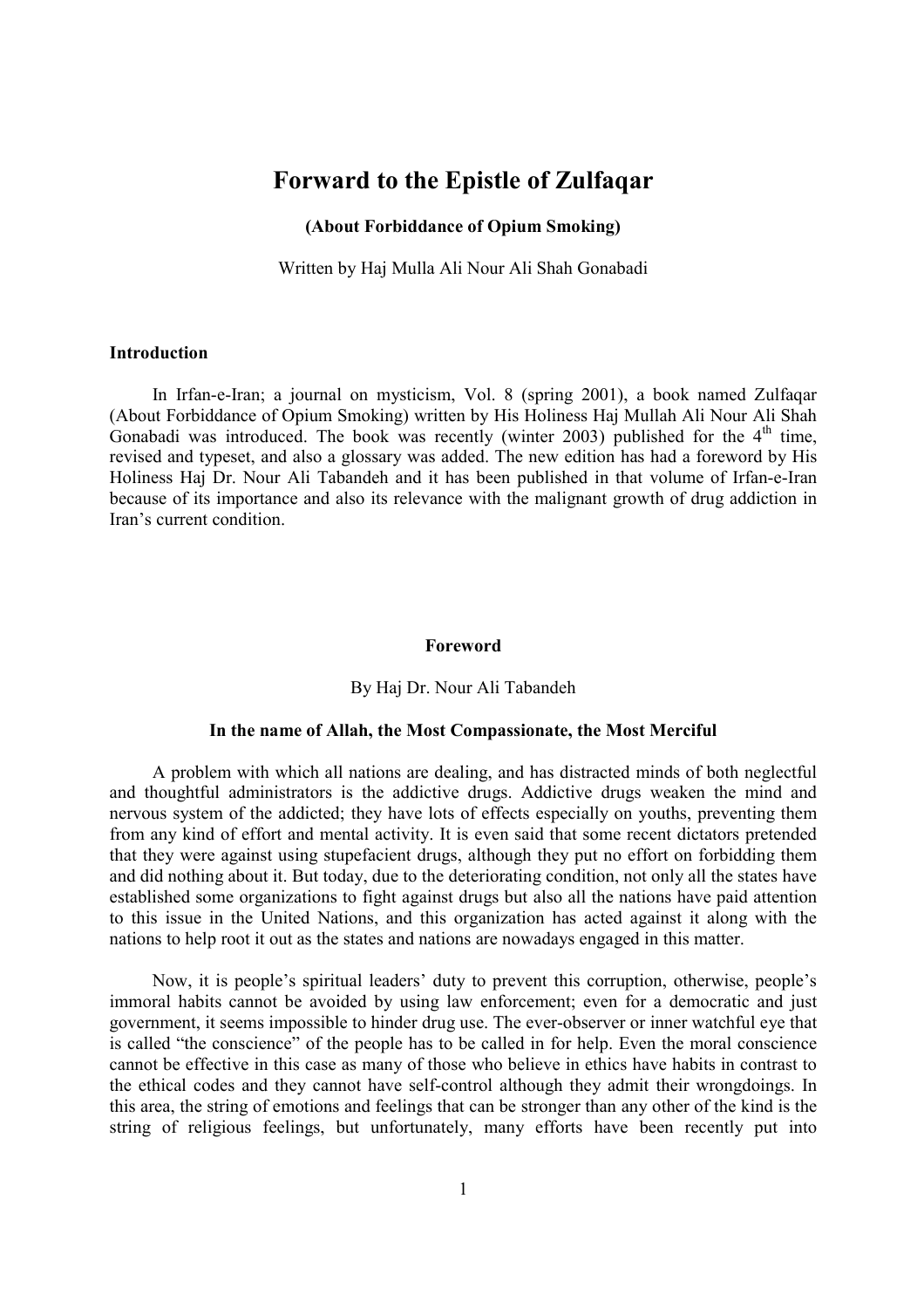debilitating religion and religious feelings, and the point that this remaining amount of religious feelings can be used to eliminate the habit of stupefacient drugs has been ignored. Therefore, it is the spiritual and religious leaders' duty to pay attention to that point in the society. One of the jurisprudents' duties (may God multiple them as many) is to not only take the necessities of everyday-life into consideration, but also, using their foresight, to block the dangers that currently seem unimportant but might become important if compromised with.

The late Haj Mullah Sultan Muhammad Baydokhti Gonabadi titled Sultan Ali Shah; a great mystic, philosopher, thinker, jurisprudent, exegete and also a medicine took this subject matter into consideration.

Itimad-o-Saltanah; the author of the book *Almaather val athar* (The exploits and the effects) written during Nassir-id-din Shah's reign, about the news around the country writes: "In recent years, that the colonizing governments who have advertised and developed an stupefacient drug in India and have brought it into Iran and have started growing it in Kerman and are persuading people into using it. This product is called papaver and its stupefacient drug is called opium. Cautions need to be urged."

Those days, also, Haj Mullah Sultan Mohammad paid serious attention to this subject matter. Although this subject was so unimportant that it caught no one else's attention, His Holiness in *Bayan a-Sa'adah fi Maqamat Al-Ibadah (Happiness in the stages of worshipping)* referred to the Quran, in explaining the Surah of the Cow, verse 218: **"They ask you about intoxicants and gambling. Say: In both of them there are advantages and disadvantages for mankind, but their harms are greater than their benefits"** 1 and inferred that using opium, which was the only stupefacient drug by the time had to be banned and clearly verified its unrighteousness (*haram*). Later on, Haj Mullah Ali Noor Ali Shah, his son and also his successor wrote a book titled Zulfaqar about forbiddance of opium smoking which has been published three times by now and this  $4<sup>th</sup>$  edition will also be published hopefully with some revisions.<sup>2</sup> It needs to be mentioned that this book forbids all other stupefacient drugs as well, since they are all emanated from opium which is the resin coming out of papaver plant. No doubt that when opium is basically forbidden, all other stupefacient drugs will accordingly be considered forbidden. As the above-mentioned verse, alongside banning intoxicants and gambling, points out to some advantages, this book also talks about few possible advantages.

After the forbiddance in *Bayan a-Sa'adah fi Maqamat Al-Ibadah,* His Holiness Sultan Ali Shah and all his successors, in their testaments, advised their children and followers not to be involved in stupefacient drugs. Even his grandson Haj Sheikh Mohammad Hassan Salih Ali Shah announced: "I will not be happy deep in my heart if my inheritance is spent on stupefacient drugs even for a bit, in fact, I am not reluctant to leave any inheritance to an addicted child." Therefore, we can fortunately claim that there are no or only a few addicts (if there is any) in His Holiness Sultan Ali Shah's generation.

l

<sup>&</sup>lt;sup>1</sup> The Quran, Al-Baqara (the Cow), 218: تَجْبَرُ وَمَنَافِعُ لِلنَّاسِ وَإِثْمُهُمَآ أَكْبَرُ مِن نَّفْعِهِمَا كُلْفَتَامِ وَإِثْمُهُمَّةَ أَكْبَرُ مِن نَّفْعِهِمَا 218: <sup>1</sup> The Quran, Al-Baqara (the Cow), 218: فَالْ **ِ َ ِ إ َ ل ِ َ َ َ ِ َ ِ ْ ْ َ َ ْ َ ْ َ ِ**

<sup>&</sup>lt;sup>2</sup> The whole book in this edition has been typeset and revised again. Technical vocabulary and Arabic expressions have been defined and translated in the footnote. References and List of Words have also been added to the end of the book.